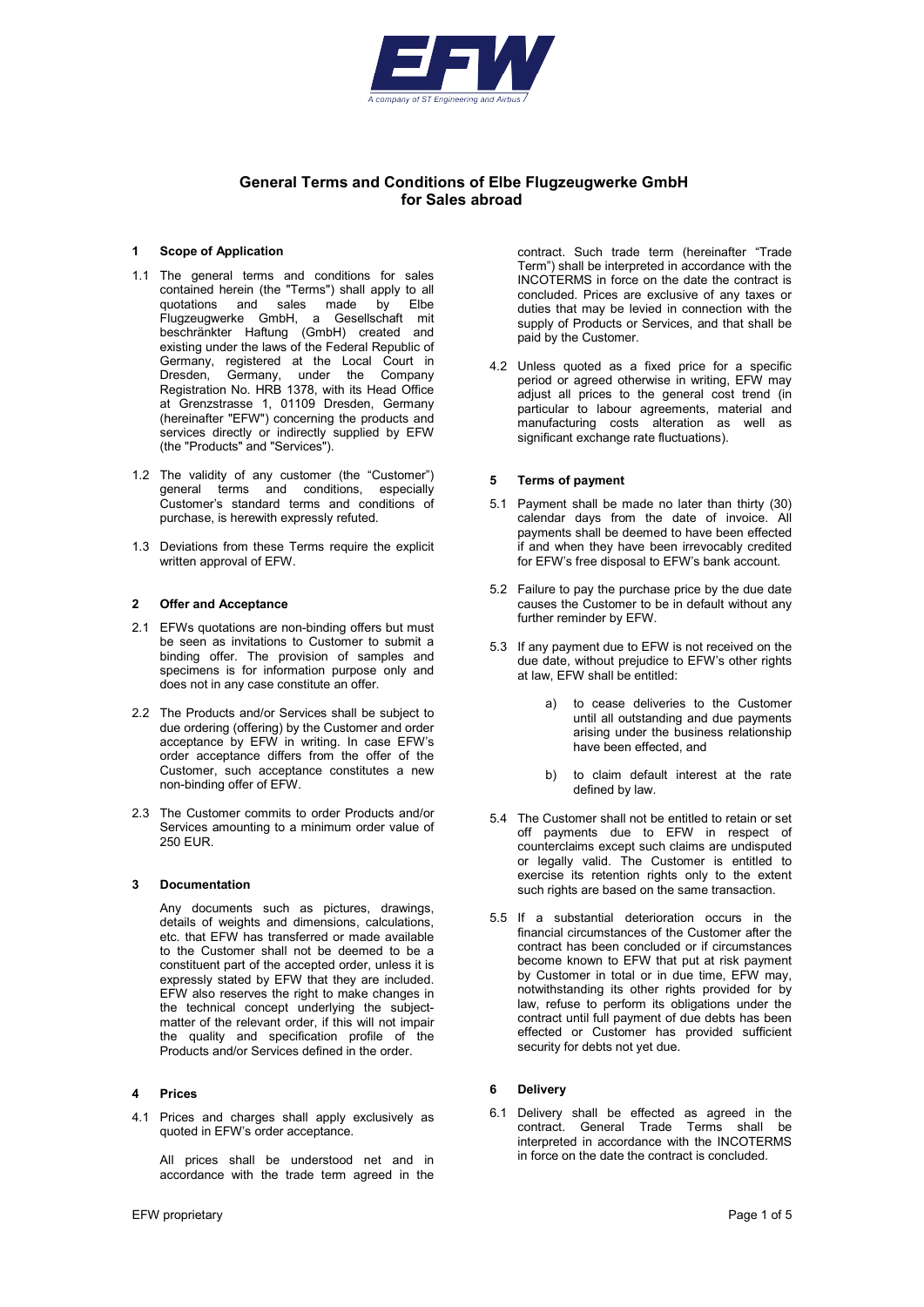

- 6.2 Unless otherwise agreed, the delivery shall be made "ex works" (EXW), Dresden.
- 6.3 EFW is entitled to make partial deliveries provided that this is reasonable for the Customer.

# 7 Lead Time

- 7.1 Lead times shall only be binding if they have been agreed to by EFW in writing.
- 7.2 Adherence to the lead time shall be subject to clarification of all commercial and technical questions by Parties and Customer having fulfilled in due time all its obligations under the contract. The delivery time will be extended – notwithstanding EFWs other rights due to delay of the Customer – by the specific period for which the Customer falls short of its obligations under the contract.
- 7.3 In the event of despatch being delayed at Customer's request, EFW will demand reimbursement of any expenses incurred. If the Products are stored at EFWs premises, the storage fee shall amount to 0,5% of the total purchase price per week of storage or part thereof, but in no case more than 5%. The Parties to the contract may prove that higher or, as the case may be, lower storage costs have been incurred.
- 7.4 If EFW delays delivery, the Customer shall be entitled to claim liquidated damages for delayed delivery in so far as it can be proved that the delay has been caused through the fault of EFW and that the Customer has suffered a loss as a result of such delay.

The liquidated damages shall be 0,5% for each full week of delay, with a maximum liability of 5% of the purchase price corresponding to such part of the Products or Sevices in delay. EFW's liability shall be limited to compensation for typical, foreseeable damages.

Any further liability on the part of EFW on account of delay shall be excluded subject to the provisions in clause 13.1.

7.5 After reaching the maximum liquidated damages for delay in delivery, the Customer may rescind the contract only upon unsuccessful expiry of a period of time set to EFW to effect the delivery, provided that the obstruction is not temporary, the delay is unreasonable to the Customer and EFW is responsible for such delay.

In any event, exercising the right of rescission of the contract shall constitute a waiver by Customer of any claim for damages.

# 8 Transfer of Risk

- 8.1 The risk of loss or random deterioration will be transferred to the Customer corresponding to the agreed Trade Term.
- 8.2 In the event of delivery being delayed due to circumstances attributable to the Customer, the risk shall be transferred on the date of EFW's

notification of the readiness for shipment respectively readiness for acceptance.

### 9 Receipt

Without prejudice to its rights under clause 11 of these Terms, the Customer shall take delivery, respectively acceptance, even if the Products and/or Services show minor deficiencies.

# 10 Retention of Title

- 10.1 The Products shall remain the property of EFW until paid for in full to the extent that such retention of property is valid under the law of the area where the Products are located. If retention of property is not valid under such law, EFW reserves and may exercise any other rights related to the Products as permitted by such law.
- 10.2 The Customer shall upon EFW's request assist EFW in taking any measures necessary to protect EFW's title to the Products or any such other rights in the country concerned. In these cases the Customer shall not grant any pledge or lien or other right or transfer title in the Products to any third party. In the event that the Products are seized by any third party, or a pledge or lien is granted by court order to such third party, the Customer shall notify EFW thereof immediately.

# 11 Warranty

EFW shall be liable for defects of the Products and Services to the exclusion of any further claims notwithstanding however clause 13.1, as follows:

- 11.1 The Customer shall examine the supplied Products and Services immediately after delivery in order to identify any defects. The Customer shall notify EFW in writing within one (1) week of discovery by Customer of such apparent defect. If the Customer fails to provide notification within the exclusion period, the Products and Services shall be deemed to be approved and Customer thus waives its warranty rights hereunder.
- 11.2 In the event of a defect, EFW undertakes to first, at its option, repair or replace the defective Products or Services.
- 11.3 In AOG cases regarding PtoF Conversion Services Customer shall contact EFW's AOG desk:

AOG Desk PtoF Fax: +49 (0) 351 8839-3282 Mobile: +49 (0) 171 5668474 E-Mail: aog.p2f.mro@efw.aero

In the absence of a response to the AOG request within twelve (12) hours, the Customer shall be authorised to carry out the repair work to the converted Aircraft himself.

11.4 EFW will bear solely the costs necessary for the purpose of repair or replacement. Replaced Products become property of EFW.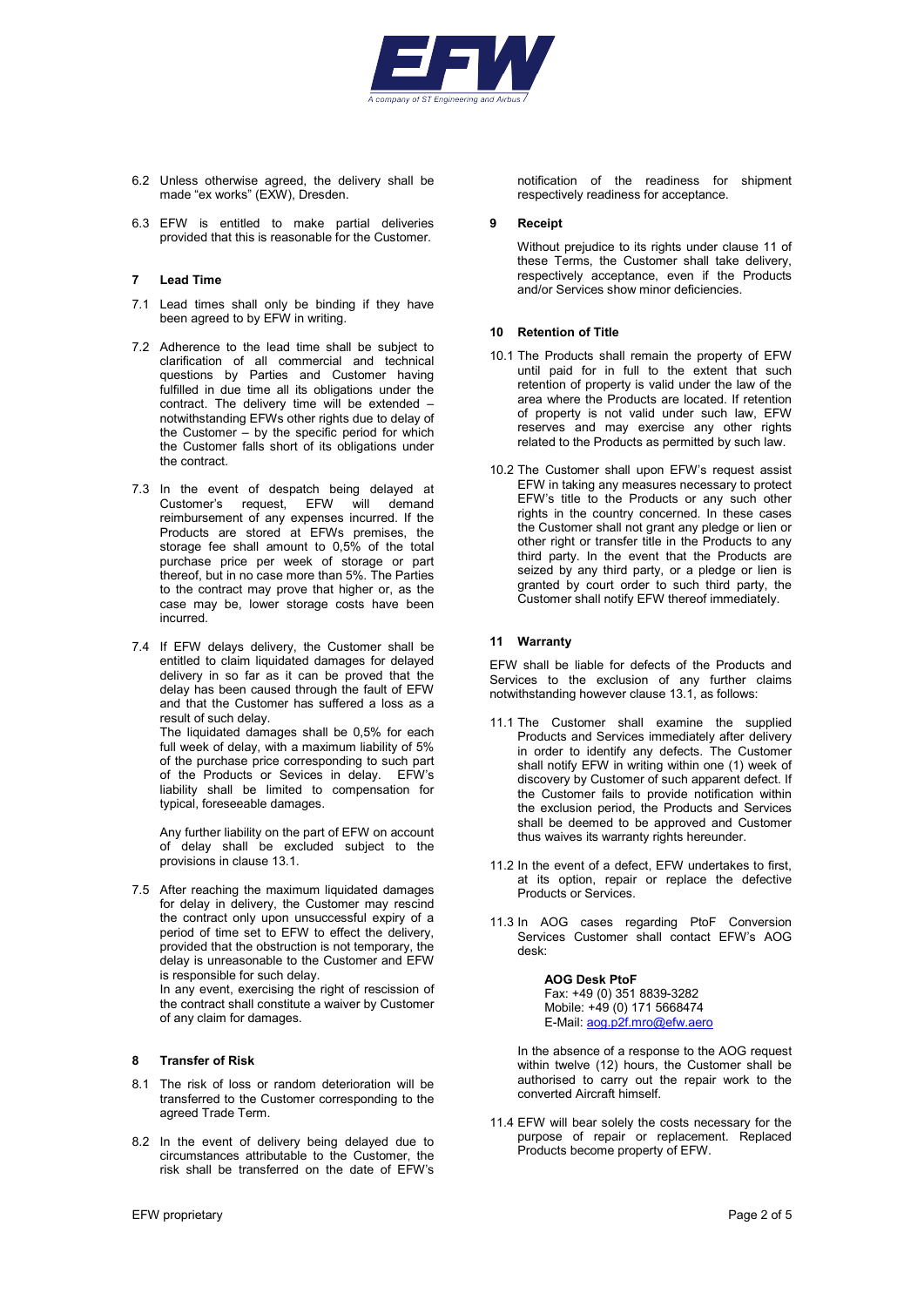

- 11.5 EFW is entitled to refuse the repair or replacement according to the statutory rule. EFW may further refuse the repair or replacement if inspite EFWs respective request Customer fails to return the defective Products to EFWs premises within due time or the Customer fails to pay a reasonable proportion of the remuneration taking into account the defect.
- 11.6 The Customer may within the frame of its statutory rights define a reasonable period for EFW - subject to the statutory exceptions – to repair or replace the defective Products or Services and after effectless expiry of such period of time the Customer may rescind the contract. If however the defect is insignificant the Customer may only claim a reasonable reduction of price. In all other cases the right of the Customer for price reduction shall be excluded.
- 11.7 With regard to claims for compensation and reimbursement of expenses on a defect, clause 13.1 shall apply.
- 11.8 The Customer shall not be entitled to any rights as a result of defects that are due e.g. to nonconforming storage, operation, maintenance or excessive or inappropriate use of the subjectmatter of the contract, by the use of unsuitable tooling and resources, improper changes, corrective maintenance work and damage to seals in the subject-matter of the contract or by other breach of contractual specifications and product regulations on the part of the Customer or a third party.
- 11.9 EFW shall not be liable for defects resulting from normal wear and tear. For Products delivered as used or outclassed the Customer shall have no warranty rights.
- 11.10 Warranty will be limited to those defects, which become apparent twelve (12) months after delivery to the Customer. For Products and Services which are found defective within such period and are replaced or repaired by EFW the warranty period shall be extended to twelve (12) months from the date of such repair or replacement. However, the warranty period so extended shall at the latest expire twelve (12) months after the original warranty period has expired.

#### 12 Industrial Property Rights, Defects in Title

- 12.1 IN NO EVENT SHALL EFW BE LIABLE FOR INFRINGEMENT OF PATENTS OR ANY INDUSTRIAL OR INTELLECTUAL OR OTHER SIMILAR PROPRIETARY RIGHTS UNDER THESE TERMS.
- 12.2 Should other defects in title occur, clause 11 shall apply mutatis mutandis.

#### 13 Limitation of Liability

13.1 ANY LIABILITY OF EFW TOWARDS THE CUSTOMER IN RELATION TO ANY OF THE SERVICES OR OTHERWISE UNDER THESE TERMS (WHETER ARISING IN CONTRACT,

TORT DELICT OR OTHERWISE HOWSOEVER) SHALL BE LIMITED TO THE VALUE OF THE RESPECTIVE PRODUCT AND/OR SERVICE UNDER THE RELEVANT ORDER.

- 13.2 THE WARRANTIES, OBLIGATIONS AND<br>LIABILITIES OF EFW AND/OR LIABILITIES OF EFW AND/OR SUBCONTRACTORS AND REMEDIES OF THE CUSTOMER SET FORTH IN THIS TERMS ARE EXCLUSIVE AND IN SUBSTITUTION FOR, AND<br>THE CUSTOMER HERERY WAIVES THE CUSTOMER HEREBY THE COOLONIERS AND RENOUNCES ALL OTHER<br>WARRANTIES. OBLIGATIONS AND WARRANTIES, OBLIGATIONS AND LIABILITIES OF EFW AND/OR ITS SUBCONTRACTORS AND RIGHTS, CLAIMS AND REMEDIES OF THE CUSTOMER AGAINST EFW, ITS SUBCONTRACTORS AND/OR THEIR INSURERS, EXPRESS OR IMPLIED HOWSOEVER, ARISING BY LAW OR OTHERWISE, WITH RESPECT TO ANY EFW PRODUCTS AND SERVICES DELIVERED UNDER THIS TERMS INCLUDING BUT NOT LIMITED TO: (A) ANY WARRANTY AGAINST HIDDEN DEFECTS; (B) ANY IMPLIED WARRANTY OF MERCHANTABILITY OR OF FITNESS FOR ANY PARTICULAR PURPOSE (BESCHAFFENHEITSGARANTIE, §§ 443 and § 639 (BGB) GERMAN CIVIL CODE); (C) ANY IMPLIED WARRANTY ARISING FROM COURSE OF PERFORMANCE, COURSE OF DEALING OR USAGE OF TRADE; (D) ANY OBLIGATION, LIABILITY, RIGHT, CLAIM OR REMEDY, WHETHER CONTRACTUAL OR DELICTUAL AND WHETHER OR NOT ARISING AND/OR SUBCONTRACTORS' NEGLIGENCE, ACTUAL OR IMPUTED; AND (E) ANY OBLIGATION, LIABILITY, RIGHT, CLAIM OR REMEDY FOR LOSS OF OR DAMAGE TO ANY EFW PRODUCTS AND/OR SERVICES.
- 13.3 EFW SHALL HAVE NO OBLIGATION OR LIABILITY, HOWSOEVER ARISING, FOR LOSS OF USE, REVENUE OR PROFIT OR FOR ANY<br>OTHER DIRECT, INCIDENTAL, OR OTHER DIRECT, INCIDENTAL, OR CONSEQUENTIAL DAMAGES WITH RESPECT TO ANY EFW PRODUCTS AND/OR SERVICES DELIVERED UNDER THESE TERMS.
- 13.4 NOTHING IN THESE TERMS SHALL LIMIT THE LIABILITY OF EFW FOR FRAUDULENT<br>MISREPRESENTATION, WILLFUL MISREPRESENTATION, MISCONDUCT, GROSS NEGLIGENCE OR FOR DEATH OR PERSONAL INJURY CAUSED BY NEGLIGENCE.

#### 14 Indemnification

The Customer shall be solely liable for and shall indemnify and hold harmless EFW from and against all liabilities, claims, damages, costs and expenses (including legal expenses and attorney fees) in respect of loss of or damage to the Customer's property and/or injury to or death of the directors, officers, agents or employees of the Customer and/or from and against all liabilities, claims, damages, costs and expenses incident thereto or incident to successfully establishing the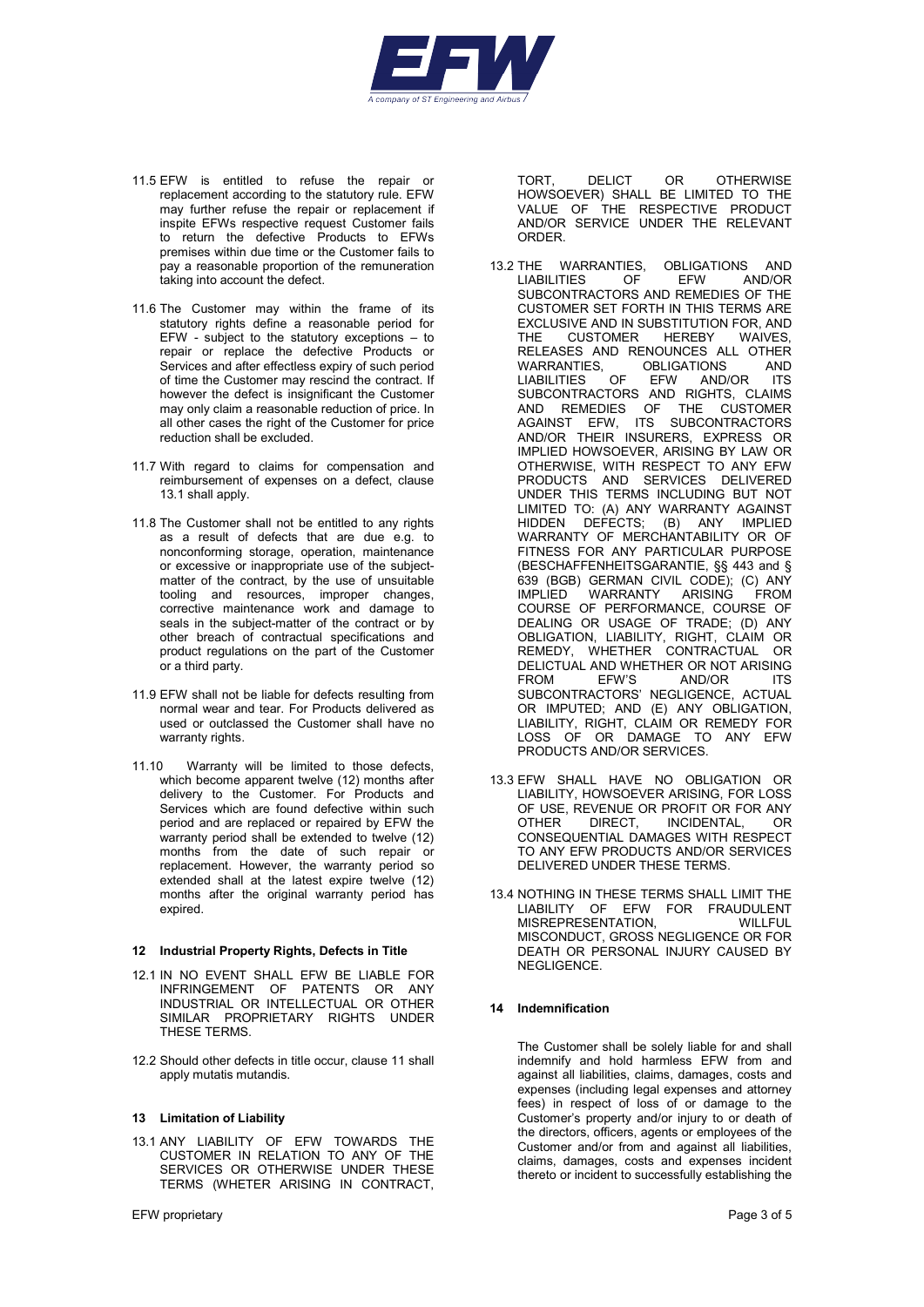

right to indemnification (including legal expenses and attorney fees) for any loss or damage caused by the Customer to third parties arising out of, caused by or in any way connected with the use of any Services or Products of EFW.

# 15 Force Majeure

- 15.1 Any delay in performance of EFWs obligations directly attributable to events which are at one and the same time compelling, unpredictable, unavoidable, outside of its control and not occasioned by its fault or negligence, even if such event occurs on the part of EFWs upstream supplier, shall hereinafter be referred to as a case of Force Majeure. EFW shall not be deemed to be in default of its obligations in cases of Force Majeure but shall be entitled to postpone performance of its obligations for the duration of the event and a reasonable period for restart of its business activities.
- 15.2 If performance of EFWs obligations is suspended under this clause for more than one (1) month such period is to be understood as unreasonable and EFW may withdraw from the contract in whole or in part.
- 15.3 The Customer shall have no right to compensation in such event of Force Majeure.

#### 16 Insurance

The Customer shall conclude and maintain adequate insurance policies to cover its liabilities under the respective contract with EFW. The Customer shall provide certificates of such insurances on request of EFW at any time.

### 17 Confidentiality

- 17.1 Any and all author rights, copyrights, industrial proprietary rights of whatever nature relating to quotations and cost estimates, as well as illustrations, drawings, calculations, brochures, catalogues, patterns, prototypes, tools or any other documentation or means provided by EFW under a binding order shall remain the property of EFW.
- 17.2 The Customer shall not make accessible or disclose to any third party, use itself or through any third party or copy the contents of any information or documentation provided by EFW under these Terms, in whole or in part, without the prior agreement of EFW, save as is obligatory pursuant to any governmental or legal requirement imposed on the Customer. In such event, the Customer having become aware of such a requirement shall inform EFW of its obligation to disclose if possible prior to such disclosure. If EFW wishes to counter such requirement, the Customer shall assist it in doing so.
- 17.3 Upon reasonable written request of EFW, the Customer shall return or destroy and irretrievably delete any confidential information furnished to it by EFW and any copy made of it and give EFW

written notice about such destruction and deletion.

#### 18 Data Protection

- 18.1 EFW processes personal data when it is necessary for the performance of a contract or in order to take steps prior to entering into a contract.
- 18.2 EFW does not transfer personal data of the Customer to third parties if it is not necessary for the fulfilment of the contract.
- 18.3 Further information on data protection is available here.

#### 19 Export Control

- 19.1 The Customer shall be aware that the Product and/or Services and/or its use abroad may be subject to export and/or import restrictions. In particular, the import or export of the Products and Services from Germany or import into another country shall be subject to approval.
- 19.2 In the case of utilising and/or reselling the Product, the Customer undertakes to observe all applicable export and import control regulations of the Federal Republic of Germany, the European Union, US-American and all other relevant legal provisions. Any violation of legal import and/or export provisions shall constitute a serious violation of obligations and EFW shall be entitled to give notice of extraordinary termination of, or without previously setting a deadline to withdraw from, the contract. Moreover, the Customer undertakes to release EFW from all claims for damages issued by third parties and compensation for other expenses and damages (be they of a material or immaterial nature), most notably penalties or fines incurred by EFW as a result of violating an obligation within the meaning of this regulation.
- 19.3 Any military end use of the Product by the Customer or third party (in the case of resale) must be indicated without delay, in each case, to EFW prior to concluding an agreement for future disclosure.
- 19.4 The obligations from the business relation shall be fulfilled by EFW subject to the condition that it is not prevented from doing so by any export and/or import control restrictions and other legal provisions. Claims for damages issued by the Customer for non-fulfilment of the contract in due time caused by export or import restrictions shall be excluded, insofar as their existence was not culpably caused by EFW.

### 20 Severability

Should any of the above provisions be or become void, illegal or unenforceable, or should they contain a gap, the validity of the remaining provisions shall not be affected.